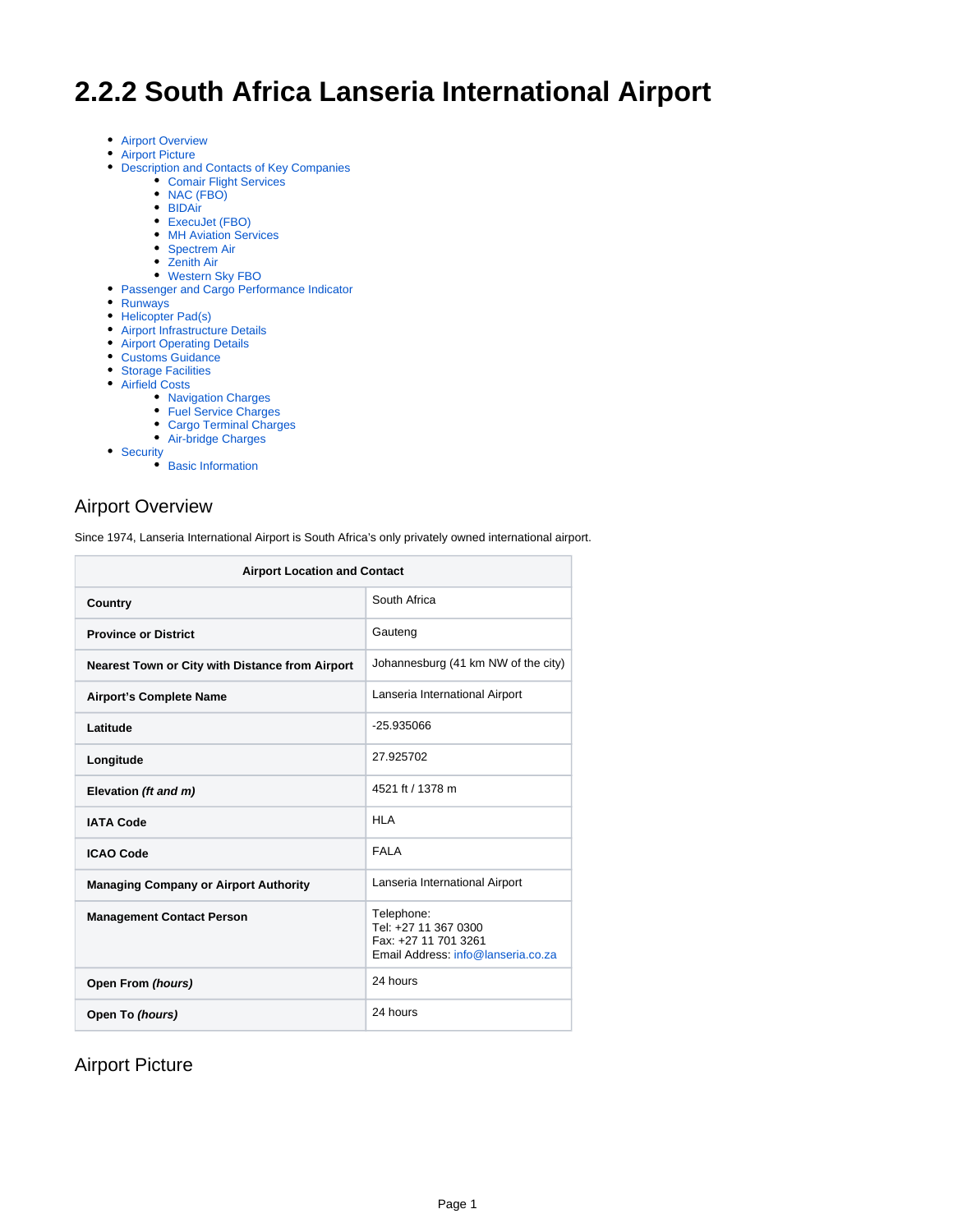

# <span id="page-1-0"></span>Description and Contacts of Key Companies

### <span id="page-1-1"></span>**Comair Flight Services**

Comair is a business aviation service provider in Africa established in 2007. Based at Lanseria International Airport, CFS provides aircraft charter, aircraft management, aircraft sales and FBO services to the Southern African business aviation market. CFS's aircraft fleet includes various aircraft types, ranging from single engine turboprops to large business jets and airliners. CFS has been accredited with IBAC's International Standard for Business Aircraft Operations (IS-BAO) Stage One certificate in 2018. CFS also received approval from the South African Civil Aviation Authority to operate worldwide as well as "Third Country Operator" (TCO) approval from EASA, allowing the company to operate commercial air transport operations into, within or out of any of the 32 EASA Member States.

Email: [info@flycfs.co.za](mailto:info@flycfs.co.za)

Tel: +27 11 540 7640 (24HR)

[http://www.flycfs.co.za](http://www.flycfs.co.za/)

### <span id="page-1-2"></span>**NAC (FBO)**

#### **Aircraft Charter**

From its base at Lanseria International Airport, the executive aircraft charter business. NAC's aircraft fleet includes turboprop aircraft; light, mid-size, supermidsize and heavy corporate jets; as well as various airliners. Charters are provided for every eventuality from presidential, diplomatic and corporate jet charter flights, to incentive travel, lodge transfers and scenic flights.

#### **Fixed Base Operation**

NAC's Fixed Base Operation (FBO) at Lanseria International Airport (ICAO: FALA) offers hangarage, aircraft care and management to arrival, and departure.

Tel: 27 (11) 267 5000

[http://www.nac.co.za](http://www.nac.co.za/)

### <span id="page-1-3"></span>**BIDAir**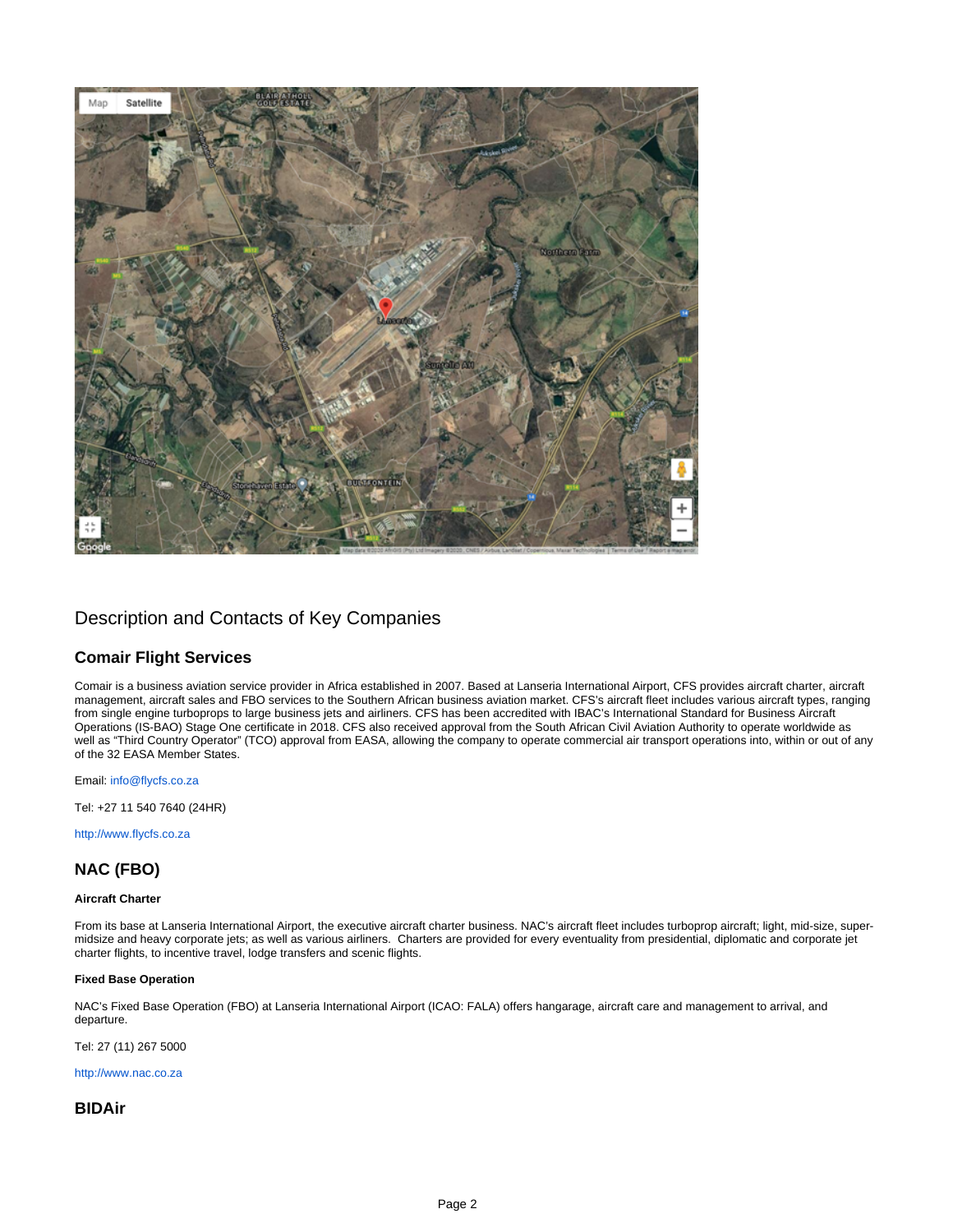BIDAir offers ground services: passenger handling; customs and immigration; cargo and baggage services; catering; international trip support; security arrangement; ramp handling; crew visa arrangements; slot arrangements; weather/NOTAMS; provision of transport for crew and passengers; hotel accommodation for crew and passengers; fuel arrangement; flight watch; representation and supervision; FPL filing; limousine services; wheel chair services and; VIP passenger meet and greet off commercial flights.

Tel: 27 (11) 701 2110

[http://www.bidair.co.za](http://www.bidair.co.za/)

### <span id="page-2-0"></span>**ExecuJet (FBO)**

ExecuJet provides a range of FBO and aircraft aviation solutions at Lanseria International Airport near Johannesburg and at Cape Town International Airport with an FBO facility offering of 5,000 sqm of hangar and 7,000 sqm of dedicated ramp parking.

Tel: +27 11 516 2300

#### [http://www.execujet.com](http://www.execujet.com/)

#### <span id="page-2-1"></span>**MH Aviation Services**

MH Aviation Services (Pty) Ltd is a subsidiary of World Fuel Services, one of the world's largest fuel resellers.

#### **Flight Support Department**

- Flight Planning & Trip Support
- Handling set-ups
- Handling Relocations
- Clearances
- Fuel setups through the Global WFS fuel network
- Catering Orders
- Slot Arrangements
- Weather & NOTAMS

#### **Travel Department**

- Hotel / Accommodation Bookings
- Airline bookings
- Assistance with visas
- Transport related bookings (Car Hire, etc)

Tel: 011 609 0123 or 011 659 1176

[http://wfscorp.com](http://wfscorp.com/)

#### <span id="page-2-2"></span>**Spectrem Air**

Spectrem Air is a small group of geophysicists, engineers pilots and aviation and support staff, developing and operating state of the art airborne geophysical systems. The systems are usually applied to mineral exploration, but can also be used in other fields like environmental and water investigations. Spectrem Air LTD is a wholly owned subsidiary of Anglo Operations LTD.

Contact Louis Polomè on 082 453 8008 for more information.

Tel: +27 11 659 1518

[http://www.spectrem.co.za](http://www.spectrem.co.za/)

### <span id="page-2-3"></span>**Zenith Air**

Zenith Air is a charter operator based at Lanseria International Airport, north of Johannesburg. Zenith Air provides services including fuel arrangements, hangaring, tie-down and parking and aircraft maintenance.

Tel: +27 72 753 2889

[http://www.flyzenith.com](http://www.flyzenith.com/)

### <span id="page-2-4"></span>**Western Sky FBO**

Western Sky is an FBO located at Lanseria International Airport (FALA), South Africa.

VIP Lounge Facilities

- Complimentary Refreshments and snacks
- Washroom & Showers
- TV/WI-FI Internet Access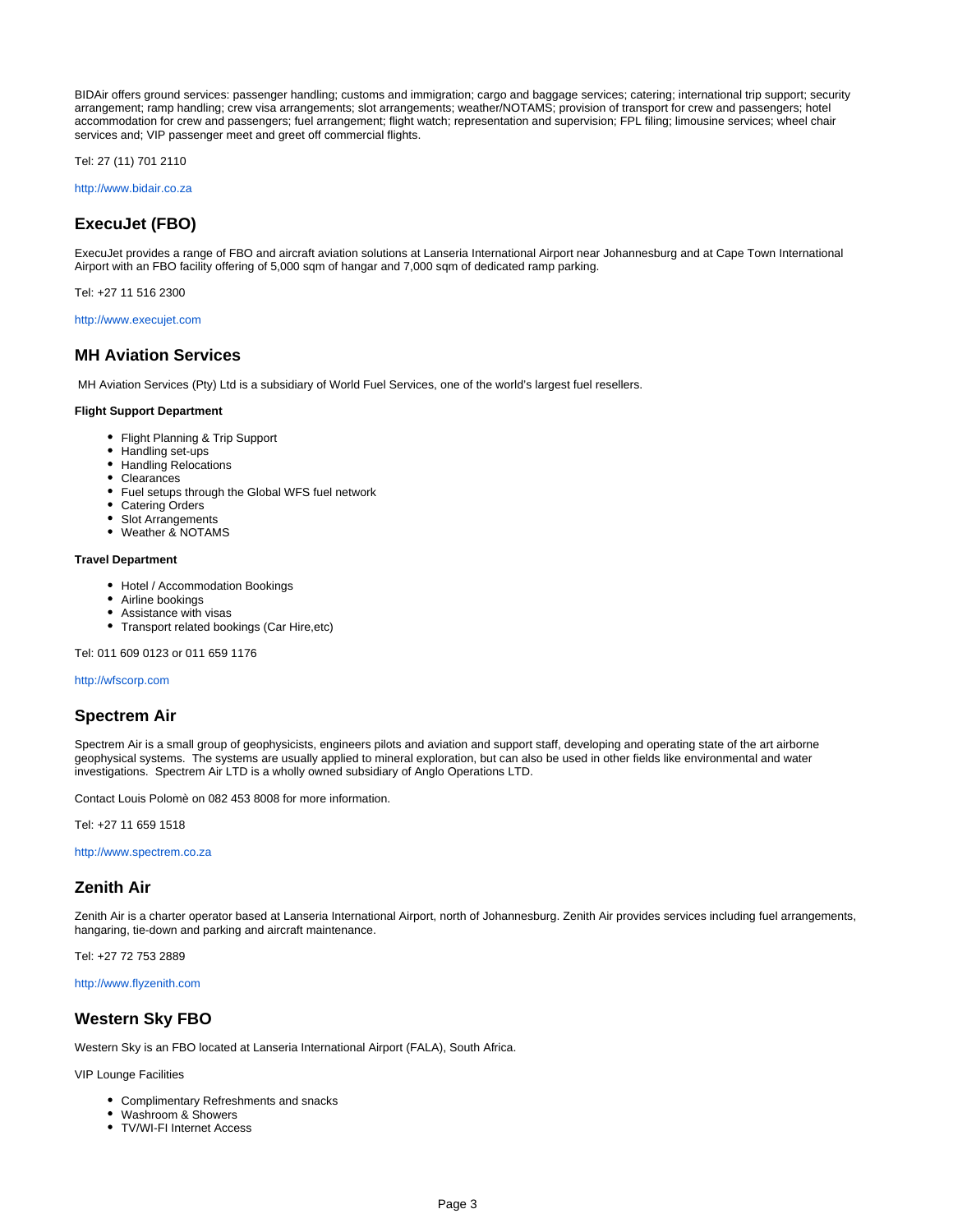#### Concierge Services

- Preferential Customs and Immigration Facilitation
- Weather and Flight Planning for crew
- Passenger Transportation and Crew cars
- Hotel and Car Rental Reservations with Preferential rates
- Gourmet Catering
- Ground Handling
	- Marshalling
	- Preferential Parking
	- Baggage Handling
	- Potable Water
	- Lavatory Service
	- Interior Cleaning
	- Landing & Over flight permits

Tel: +27 (010) 475 0140

[http://www.westernskyfbo.com](http://www.westernskyfbo.com/)

For more information on airport contacts, please see the following link: **[4.5 Airport Companies Contact List.](https://dlca.logcluster.org/display/DLCA/4.5+South+Africa+Airport+Companies+Contact+List)**

Information on some aviation service providers can be found at: **<http://www.azfreight.com/>**

# <span id="page-3-0"></span>Passenger and Cargo Performance Indicator

Due to Covid-19 the figures for 2020 are much lower than normal, for 2019 total movements were 47,411 and passengers 2,480,872.

| Performance for 2020                               |          |                  |         |
|----------------------------------------------------|----------|------------------|---------|
|                                                    | Per Year | <b>Per Month</b> | Per Day |
| <b>Total Aircraft Movements</b>                    | 21.131   | 1760             | 60      |
| <b>Total Passengers</b>                            | 723 526  | 60 294           | 2000    |
| Total Capacity of the Airport (MT)                 | N/A      | N/A              | N/A     |
| Current Activity of the Airport (MT)               | 674      | N/A              | N/A     |
| <b>Current use by Humanitarian Flights (UNHAS)</b> | 35       | N/A              | N/A     |

The airport does not have cargo facilities such as ground support equipment, warehousing etc, all cargo currently handled is by forklift or aircraft equipment (C17, IL76) directly onto truck or from truck directly onto aircraft, so the maximum capacity cannot be determined. The airport can accommodate all aircraft with a wingspan of 50m or less.

# <span id="page-3-1"></span>Runways

| Runway #1                |               |  |  |
|--------------------------|---------------|--|--|
| <b>Runway Dimensions</b> | 2995 m X 45 m |  |  |
| Orientation              | 07/25         |  |  |
| <b>Surface</b>           | Asphalt       |  |  |

# <span id="page-3-2"></span>Helicopter Pad(s)

| Helipad #1                       |                 |  |
|----------------------------------|-----------------|--|
| <b>Present</b>                   | Yes             |  |
| Largest Helicopter that can Land | No restrictions |  |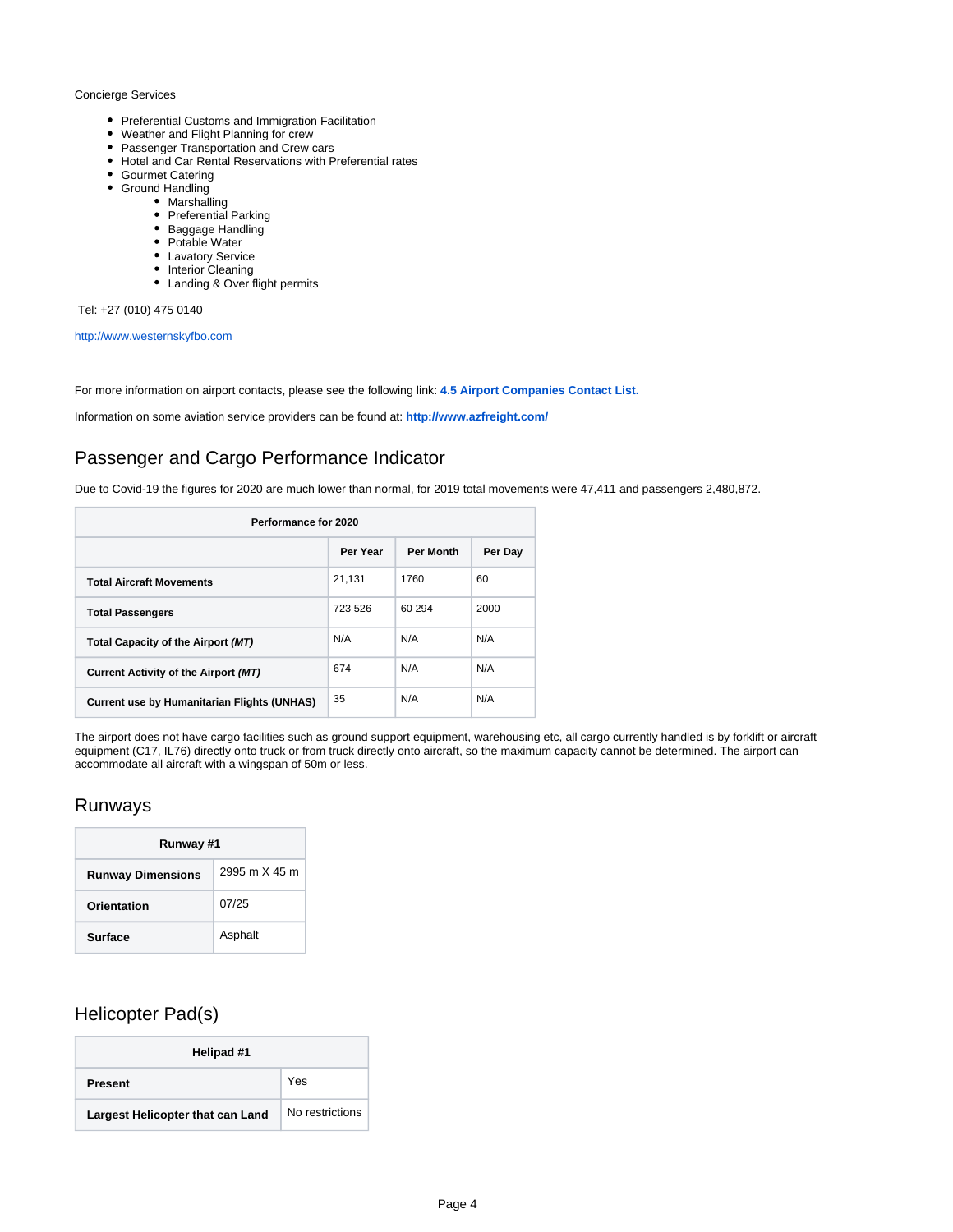| Width and Length (m) | 30 m x 30 m |
|----------------------|-------------|
| <b>Surface</b>       | Concrete    |

# <span id="page-4-0"></span>Airport Infrastructure Details

| <b>Customs</b>                   | <b>Yes</b> | JET A-1 fuel                         | Yes       |
|----------------------------------|------------|--------------------------------------|-----------|
| Immigration                      | Yes        | AVGAS <sub>100</sub>                 | Yes       |
| <b>Terminal Building</b>         | <b>Yes</b> | <b>Single Point Refueling</b>        | No.       |
| <b>Passenger Terminal</b>        | Yes        | <b>Air Starter Units</b>             | Yes       |
| Cargo terminal                   | No         | <b>Ground Power (mobile)</b>         | Yes       |
| <b>Pax Transport to Airfield</b> | <b>Yes</b> | <b>Ground Handling Services</b>      | Yes       |
| <b>Control Tower</b>             | Yes        | <b>Latrine Servicing</b>             | Yes       |
| <b>Weather Facilities</b>        | <b>Yes</b> | <b>Fire Fighting Category (ICAO)</b> | Yes(7)    |
| <b>Catering Services</b>         | N/A        | <b>De-icing Equipment</b>            | <b>No</b> |
| <b>Base Operating Room</b>       | N/A        | <b>Parking Ramp Lighting</b>         | Yes       |
| <b>Airport Radar</b>             | N/A        | Approach & Runway Lights             | Yes       |
| <b>NDB</b>                       | Yes        | <b>VOR</b>                           | Yes       |
| <b>ILS</b>                       | Yes        |                                      |           |

# <span id="page-4-1"></span>Airport Operating Details

| <b>Operating Details</b>                                   |                                                                           |                                                                               |     |  |
|------------------------------------------------------------|---------------------------------------------------------------------------|-------------------------------------------------------------------------------|-----|--|
| Maximum Sized Aircraft that can be Offloaded on Bulk Cargo |                                                                           | Can only off load by forklift, any aircraft with a wingspan of less than 50 m |     |  |
| Maximum Sized Aircraft that can be Offloaded on Pallet     |                                                                           | Can only off load by forklift, any aircraft with a wingspan of less than 50m  |     |  |
| Total Aircraft Parking Area (m <sup>2</sup> )              | 3 category D aircraft parking bays and 9 category C aircraft parking bays |                                                                               |     |  |
| Storage Area (m <sup>3</sup> and MT)                       | None                                                                      |                                                                               |     |  |
| <b>Handling Equipment</b>                                  |                                                                           |                                                                               |     |  |
| Elevators / Hi Loaders                                     | None                                                                      | <b>Max Capacity (MT)</b>                                                      | N/A |  |
|                                                            |                                                                           | Max Height (m)                                                                | N/A |  |
| <b>Loading Ramps</b>                                       | None                                                                      |                                                                               |     |  |
| <b>Other Comments</b>                                      | Airport is ideal for aircraft to truck operations                         |                                                                               |     |  |

# <span id="page-4-2"></span>Customs Guidance

Customs are governed by the South African Revenue Service (SARS) which operates 24/7, for passengers it's a very short process through the terminal building, for cargo flights it is conducted at the aircraft. Using a local freight handler/forwarder would be beneficial.

For more information on customs in South Africa, please see the following link: **[1.3 Customs Information.](https://dlca.logcluster.org/display/DLCA/1.3+South+Africa+Customs+Information)** 

# <span id="page-4-3"></span>Storage Facilities

<span id="page-4-4"></span>On pre-request and if available a hanger could be made available for short term storage.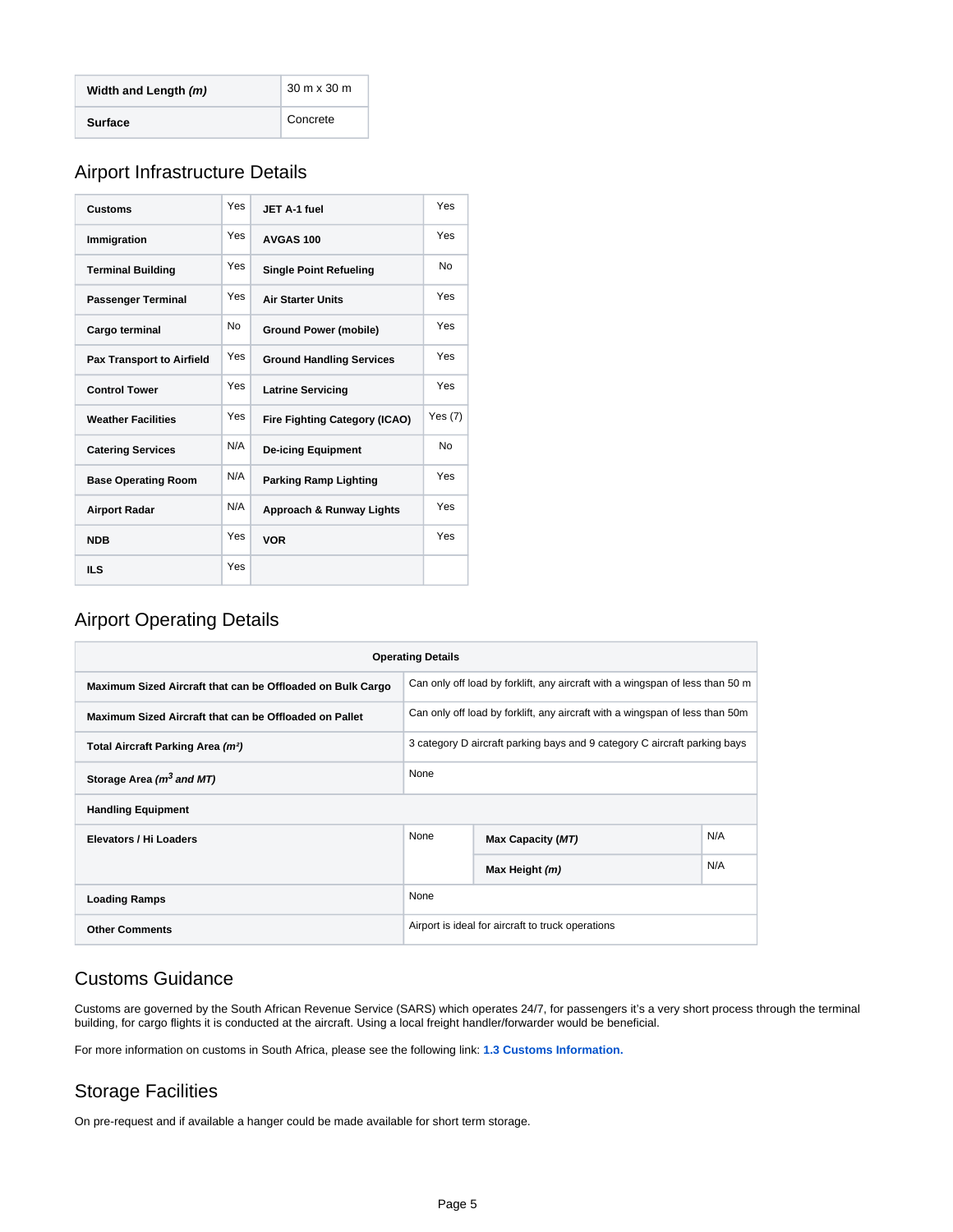# Airfield Costs

# <span id="page-5-0"></span>**Navigation Charges**

Navigational charges are handled by ATNS, the air traffic service provider in South Africa. Their fees are available on the web site **[www.atns.co.za](https://eur03.safelinks.protection.outlook.com/?url=http%3A%2F%2Fwww.atns.co.za%2F&data=04%7C01%7Ctheon.pretorius%40wfp.org%7C88df9ea829894047649408d8f04aa718%7C462ad9aed7d94206b87471b1e079776f%7C0%7C0%7C637523550874614004%7CUnknown%7CTWFpbGZsb3d8eyJWIjoiMC4wLjAwMDAiLCJQIjoiV2luMzIiLCJBTiI6Ik1haWwiLCJXVCI6Mn0%3D%7C1000&sdata=a03aBK6hmjpnnvIlhoyb9AApbX18Q42YkWLvw0NCMEw%3D&reserved=0)**

| Charges                           | Aircraft Weight - MTOW (kg) |                      |                                                                       |  |
|-----------------------------------|-----------------------------|----------------------|-----------------------------------------------------------------------|--|
|                                   | $0 - 7,000$                 | 7.001 - 136.000      | 136,001 and over                                                      |  |
| Navigation (per journey) USD - \$ | $$15.00 - $80.00$           | \$95.00 - \$924.00   | \$1000.00 - \$1515.00 (@ 250,000kg) each 10,000kg thereafter: \$60.00 |  |
| Landing USD - \$                  | $$5.00 - $60.00$            | \$74.00 - \$1,400.00 | Beyond $102,000$ – each 2,000kg or part thereof = \$20.00             |  |
| <b>Night Landing USD - \$</b>     | Not available               | Not available        | Not available                                                         |  |
| Night Take-Off USD - \$           | Not available               | Not available        | Not available                                                         |  |
| Parking                           | \$4.00 - \$22.00            | $$22.00 - $125.00$   | 150,000 - 200,000 kg: \$150.00                                        |  |
|                                   |                             |                      | >200,000kg each 50,000kg or part thereof: \$25.00                     |  |
| <b>Handling Charges</b>           | Not available               | Not available        | Not available                                                         |  |

# <span id="page-5-1"></span>**Fuel Service Charges**

The fuel price changes on a weekly to monthly basis due to and based on the purchase price from the oil companies, therefore the price below could change anytime.

|         | Price per Litre USD - \$ |
|---------|--------------------------|
| Jet A-1 | 0.81                     |
| Avgas   | 1.22                     |

# <span id="page-5-2"></span>**Cargo Terminal Charges**

No cargo terminal building available.

| <b>Import Charges</b>                             |                      |                                           |  |  |
|---------------------------------------------------|----------------------|-------------------------------------------|--|--|
| <b>Type of Charge</b>                             | Rate USD - \$ per kg | <b>Comments</b>                           |  |  |
| <b>Handling Charge</b>                            | nil                  |                                           |  |  |
| <b>Break Bulk Fee</b>                             | nil                  |                                           |  |  |
| <b>Diplomatic Mail</b>                            | nil                  | Normally aircraft to vehicle transfer     |  |  |
| Strong Room - per consignment                     | nil                  |                                           |  |  |
| <b>Cold Storage Fee</b>                           | nil                  |                                           |  |  |
| Delivery Outside Normal Working Hours             | nil                  |                                           |  |  |
| Preparation of substitute AOA - Invoice - Receipt | nil                  |                                           |  |  |
| Storage per Day                                   | nil                  | But can be arranged if space is available |  |  |
| <b>Export</b>                                     |                      |                                           |  |  |
| Handling Charges - Un-palletized Cargo            | nil                  |                                           |  |  |
| <b>International Air Waybill</b>                  | nil                  |                                           |  |  |
| <b>Local Air Waybill</b>                          | nil                  |                                           |  |  |